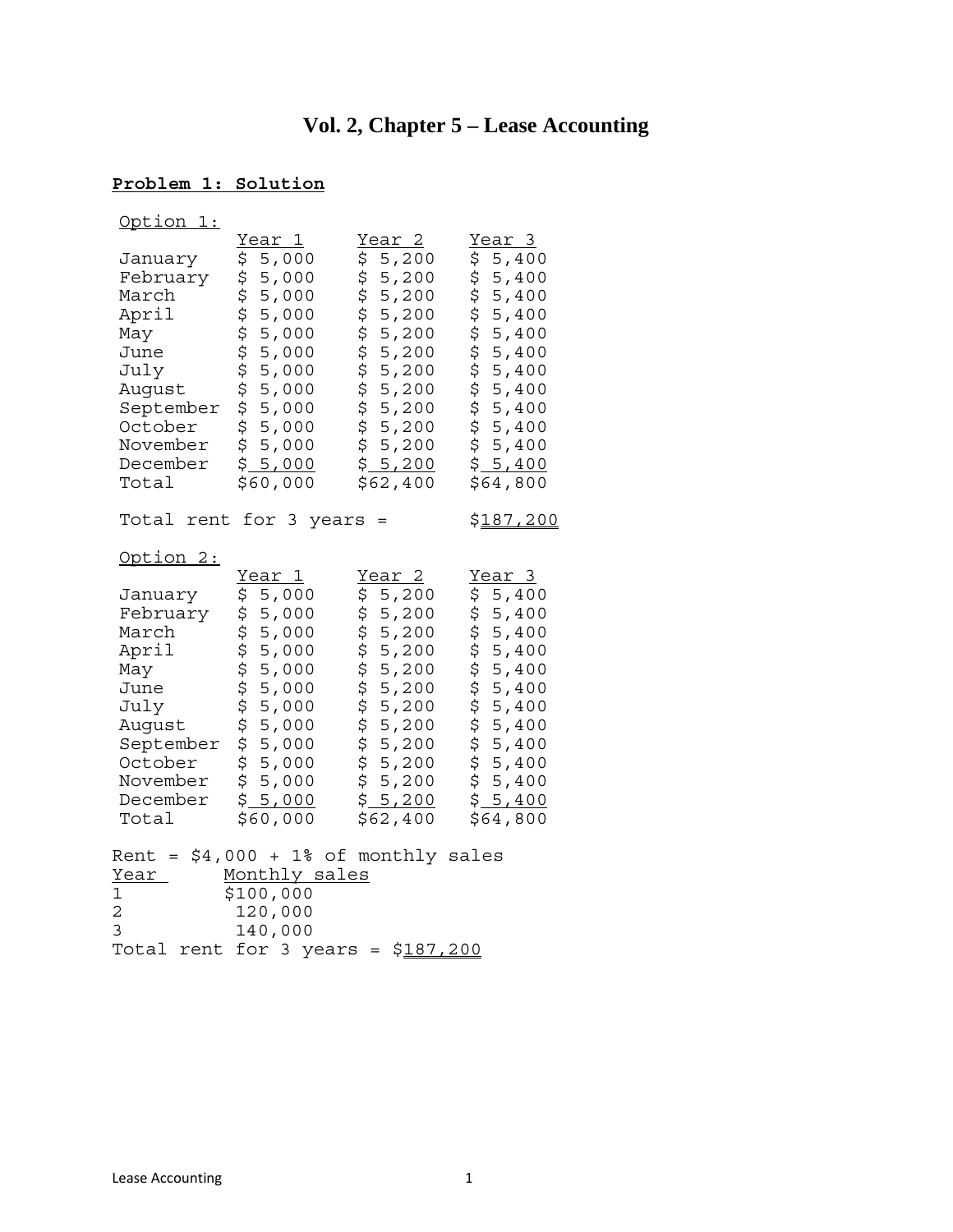#### **Problem 2: Solution**

| 1. | Rent expense<br>Prepaid rent                  | 1,000<br>2,000 |       |
|----|-----------------------------------------------|----------------|-------|
|    | Cash                                          |                | 3,000 |
|    | To record the payment of rent for April-June. |                |       |
| 2. | Rent expense<br>Prepaid expense               | 1,000          | 1,000 |
|    | To recognize rent for May.                    |                |       |

#### **Problem 3: Solution**

- 1. Indifference point:  $=$  \$4,200 / .05  $\times$  12  $= $1,008,000$
- 2. Should Paula agree to new terms? In 20X6 her lease payment will be \$3,958 per month. In 20X7 her lease payment will be \$4,433 per month.

Paula should stay with her current arrangement because she will save only \$9 after the first two years, and will begin to lose money after that.

3. Cost of error over 5 years In 20X6 her lease payment will be \$3,958 per month. In 20X7 her lease payment will be \$4,433 per month. In 20X8 her lease payment will be \$4,965 per month. In 20X9 her lease payment will be \$5,561 per month. In 20X0 her lease payment will be \$6,229 per month.

 Total lease payment made over 5 years with error  $=$  \$301,760.25

 Total lease payment made over 5 years without error  $=$  \$252,000

Difference =  $$49,760.25$  Taxes at 25% = \$12,440.06 Error net of tax =  $$37,320.19$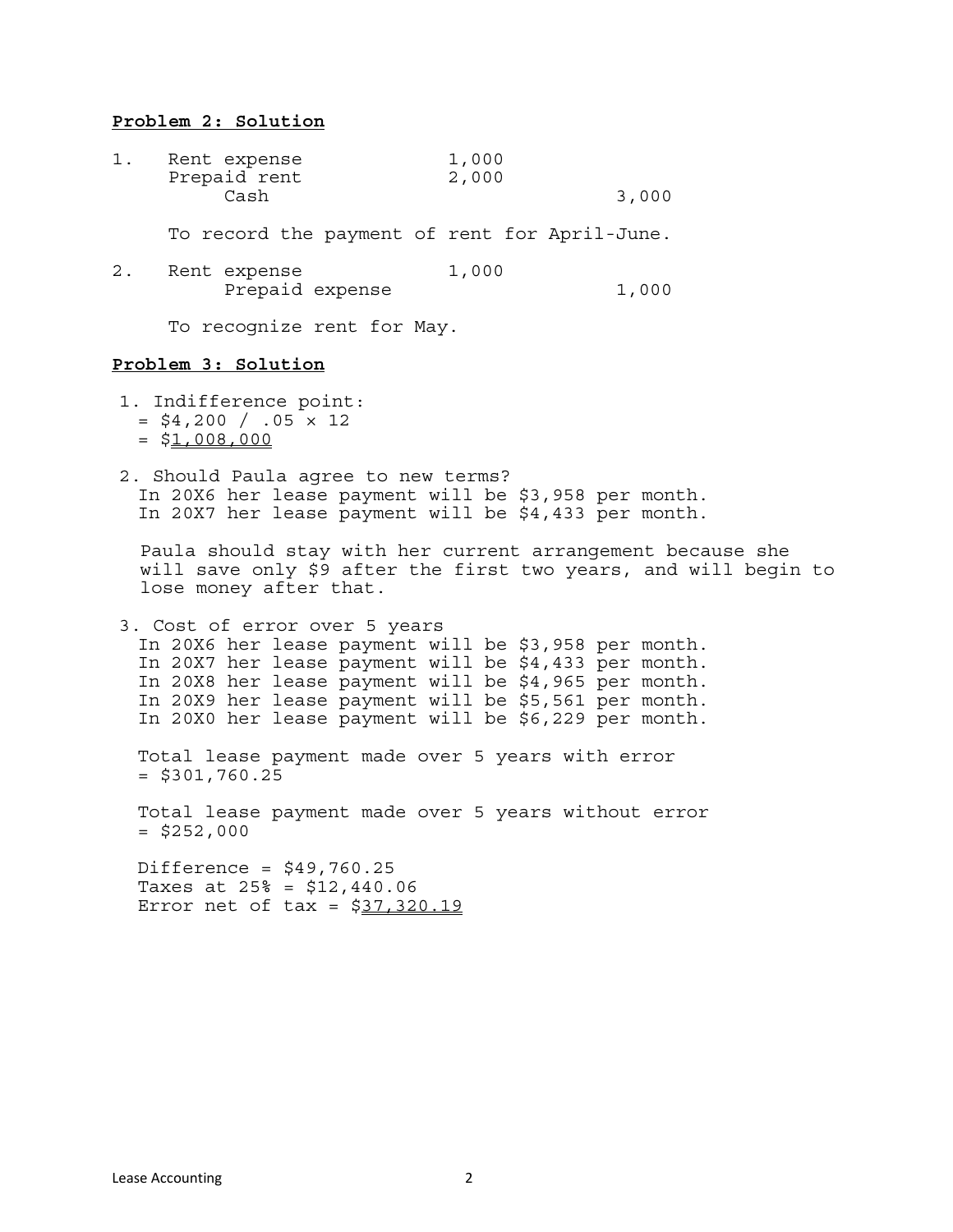## **Problem 4: Solution**

| 1.                      | Rent expense<br>Cash                                                                                   | 3,000.00 | 3,000.00         |         |
|-------------------------|--------------------------------------------------------------------------------------------------------|----------|------------------|---------|
|                         | To record the payment of rent for one month.                                                           |          |                  |         |
| $2$ .                   | Security deposit<br>Cash                                                                               | 5,000.00 | 5,000.00         |         |
|                         | To record payment of security deposit.                                                                 |          |                  |         |
| 3.                      | Amortization<br>Leasehold Improvement                                                                  | 1,666.67 | 1,666.67         |         |
|                         | To amortize leasehold improvement and recognize expense for<br>one month. Calculation of amortization: |          |                  |         |
|                         | Leasehold improvement $x 1/60 = 100,000 \times 1/60 = $1,666.67$                                       |          |                  |         |
|                         | Problem 5: Solution                                                                                    |          |                  |         |
| <u>Part 1</u><br>7/1/X1 | Prepaid Computer Lease<br>Deferred Computer Expense<br>Cash                                            |          | \$2,000<br>2,000 | \$4,000 |
|                         | To record initial lease payment.                                                                       |          |                  |         |
| Part 2<br>7/31/X1       | Computer Lease Expense<br>Prepaid Computer Lease                                                       |          | \$2,000          | \$2,000 |
|                         | To record computer lease expense for July 20X1.                                                        |          |                  |         |
| <u>Part 3</u><br>8/1/X1 | Prepaid Computer Lease<br>Cash                                                                         |          | \$2,000          | \$2,000 |
|                         | To record computer lease payment for August 20X1.                                                      |          |                  |         |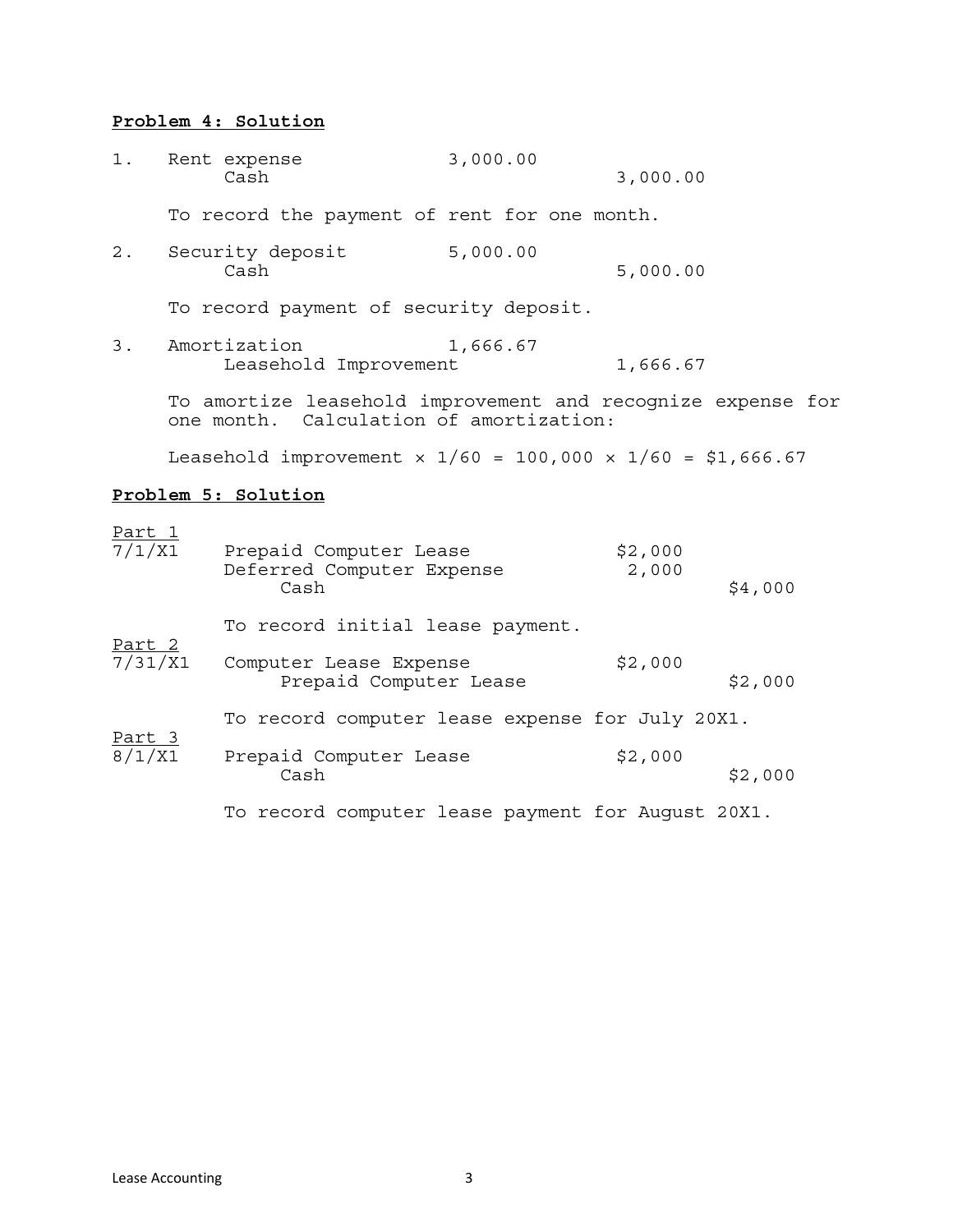#### **Problem 6: Solution** 1. Alternative #1

|              |          |          | Total    |
|--------------|----------|----------|----------|
| Year         | Rent     | Other    | Costs    |
| $\mathbf{1}$ | \$24,000 | \$12,000 | \$36,000 |
| 2            | 24,000   | 12,600   | 36,600   |
| 3            | 24,000   | 13,200   | 37,200   |
| 4            | 24,000   | 13,800   | 37,800   |
| 5            | 24,000   | 14,400   | 38,400   |
| 6            | 24,000   | 15,000   | 39,000   |
| 7            | 24,000   | 15,600   | 39,600   |
| 8            | 24,000   | 16,200   | 40,200   |
| 9            | 24,000   | 16,800   | 40,800   |
| 10           | 24,000   | 17,400   | 41,400   |

#### Alternative #2

| Year           | Rent     |
|----------------|----------|
| 1              | \$33,600 |
| $\mathfrak{D}$ | 34,440   |
| 3              | 35,280   |
| 4              | 36,120   |
| 5              | 36,960   |
| 6              | 37,800   |
| 7              | 38,640   |
| 8              | 39,480   |
| 9              | 40,320   |
|                | 41,160   |

2. Alternative #2 is recommended. It is recommended because total costs are minimized with this alternative over the 10 year period.

#### **Problem 7: Solution**

#### Part 1

| Present value of payments:                                  |          |
|-------------------------------------------------------------|----------|
| Initial payment                                             | \$10,000 |
| Payments at the end of years $1-5$ (10,000 $\times$ 3.6048) | 36,048   |
| Total                                                       | \$46,048 |
| <b>P.U.O.</b>                                               |          |

Part 2

Amortization of Obligation:

|                   | Annual   |          | Reduction | Balance of |
|-------------------|----------|----------|-----------|------------|
| Date of           | Lease    | Interest | ın        | Liability  |
| Payment           | Payment  | Expense  | Liability | Account    |
| Total capitalized |          |          |           | \$46,048   |
| Signing of lease  | \$10,000 |          | \$10,000  | 36,048     |
| 1 year later      | 10,000   | \$4,326  | 5,674     | 30,374     |
| 2 years later     | 10,000   | 3,645    | 6,355     | 24,019     |
| 3 years later     | 10,000   | 2,882    | 7,118     | 16,901     |
| 4 years later     | 10,000   | 2,028    | 7,972     | 8,929      |
| 5 years later     | 10,000   | 1,071    | 8,929     | $-0-$      |
| Total             | \$60,000 | \$13,952 | \$46,048  |            |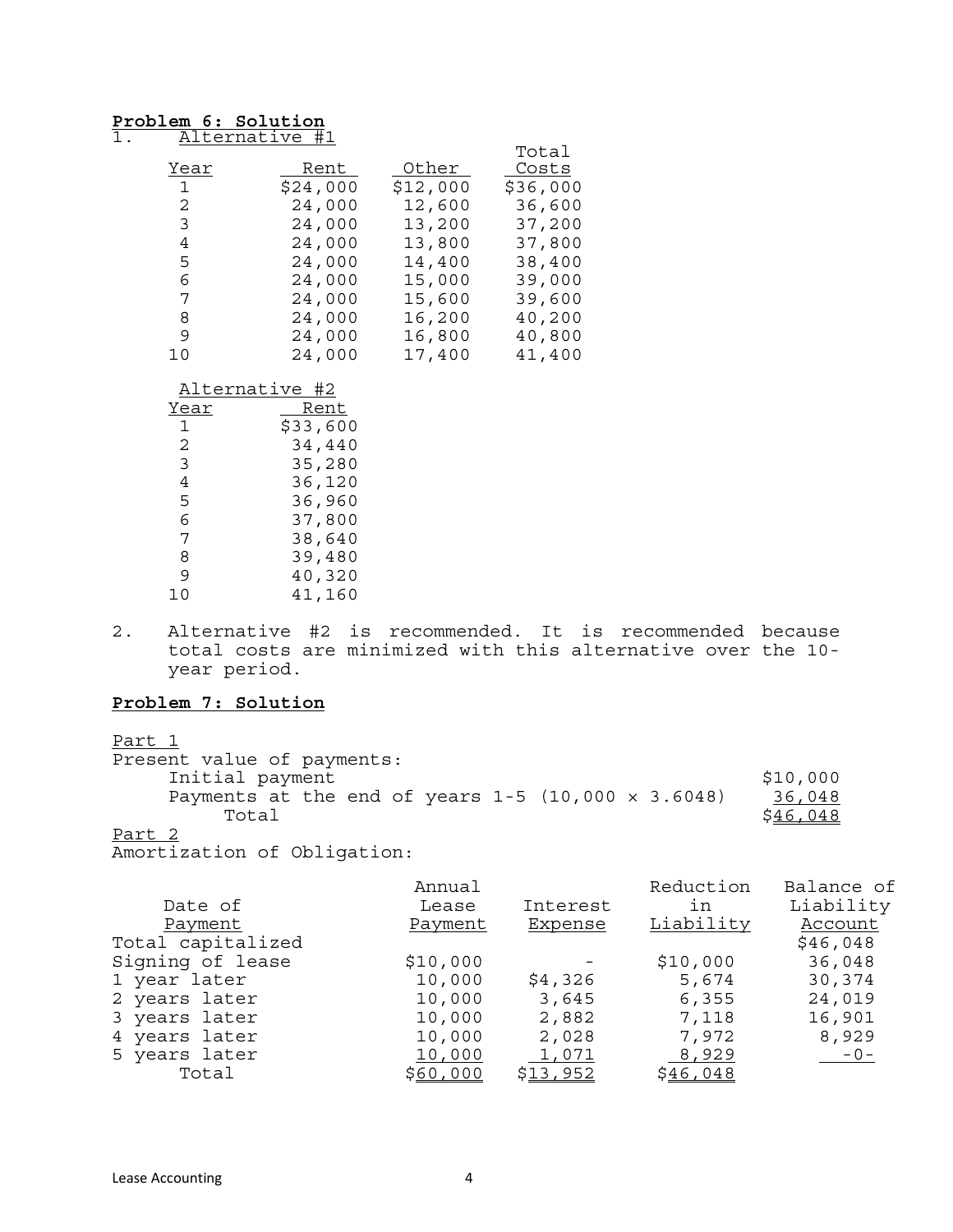#### **Problem 8: Solution**

1. Present value of lease payment:

| Annual lease payments<br>Less: Amount of maintenance | $=$                                        | \$5,000                         |
|------------------------------------------------------|--------------------------------------------|---------------------------------|
|                                                      |                                            |                                 |
| Contract                                             | $=$                                        | \$1,000                         |
| Net lease payment                                    | $=$                                        | \$4,000                         |
| Present value of an annuity                          |                                            |                                 |
| for 4 payments at 10%                                | $\mathbf{r} = \mathbf{r} \cdot \mathbf{r}$ | 3.1699                          |
| Plus present value for                               |                                            |                                 |
| initial payment at 10%                               | $=$                                        | 1 x initial payment of          |
| $$4,000-1,000$                                       |                                            |                                 |
|                                                      |                                            | \$3,000                         |
| Present value                                        | $=$                                        | $$3,000 + $4,000 \times 3.1699$ |
|                                                      | $=$                                        | \$15,679.60                     |
|                                                      |                                            |                                 |

2. Should the lease be capitalized?

1. Present value of lease payments

The lease should be capitalized because it meets criterion #4. The present value of the payments is 90% or more of the fair market value.

#### **Problem 9: Solution**

|         |         | Present     |
|---------|---------|-------------|
| Payment |         | Value of    |
| Number  | Payment | Payment     |
| 1       | \$2,000 | \$2,000.00  |
| 2       | 2,000   | 1,941.75    |
| 3       | 2,000   | 1,885.19    |
| 4       | 2,000   | 1,830.28    |
| 5       | 2,000   | 1,776.97    |
| 6       | 2,000   | 1,725.22    |
| 7       | 2,000   | 1,674.97    |
| 8       | 2,000   | 1,626.18    |
| 9       | 2,000   | 1,578.82    |
| 10      | 2,000   | 1,532.83    |
| 11      | 2,000   | 1,488.19    |
| 12      | 2,000   | 1,444.84    |
|         |         | \$20,505.25 |

- 2. If the lease is capitalized, no rent is recorded over the life of the lease.
- 3. Amount of interest recorded over the life of the lease if the lease is capitalized: Amount of payments =  $$2,000 \times 12 = $24,000.00$ Present value of lease payments per part 1 above: \$20,505.25 Total interest expense: \$3,494.75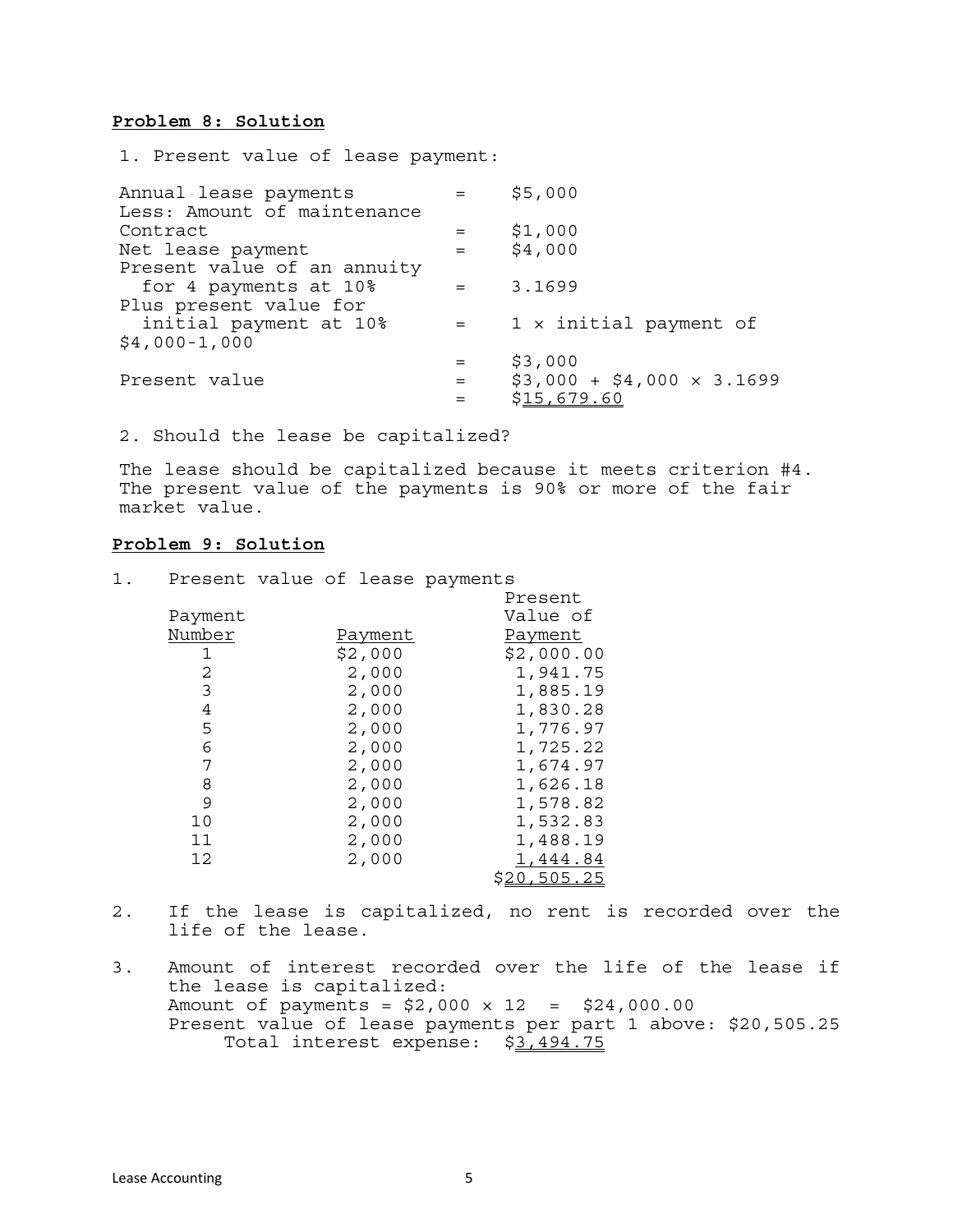#### **Problem 10: Solution**

- 1. The lease should be capitalized based on the bargain purchase provision.
- 2. Present value of the 10 payments of \$2,300 is \$18,648 based on a 10% discount rate (annuity due).  $(8.1078 \times $2,300 =$ \$18,648)

Present value of the \$500 future purchase is \$310. (500 ×  $.6209 = $310$ 

So the present value of the lease is  $$18,648$  +  $$310$  = \$18,958.

Journal entry:

| Leased equipment under capital lease<br>Prepaid insurance | \$18,958<br>200 |                     |
|-----------------------------------------------------------|-----------------|---------------------|
| Cash<br>Obligations under lease                           |                 | \$2,500<br>\$16,658 |

#### **Problem 11: Solution**

Part 1

| Value Recovery Provision: Is the present value of lease payments |            |
|------------------------------------------------------------------|------------|
| equal to or qreater than $$5,400$ (90% of $$6,000$ )?            |            |
| initial payment                                                  | \$1,525.00 |
| payments 2-5: 1,525 x 3.0373                                     | 4,631.88   |
|                                                                  | \$6,156.88 |

Since \$6,156.88 is greater than \$5,400, the lease of the posting machine should be capitalized at \$6,156.88.

#### Part 2

The renovation of the hotel should be capitalized at \$200,000 (100 rooms × \$2,000 per room).

#### Part 3

Annual Amortization:  $\frac{$200,000}{$8,510.64}$ 23.5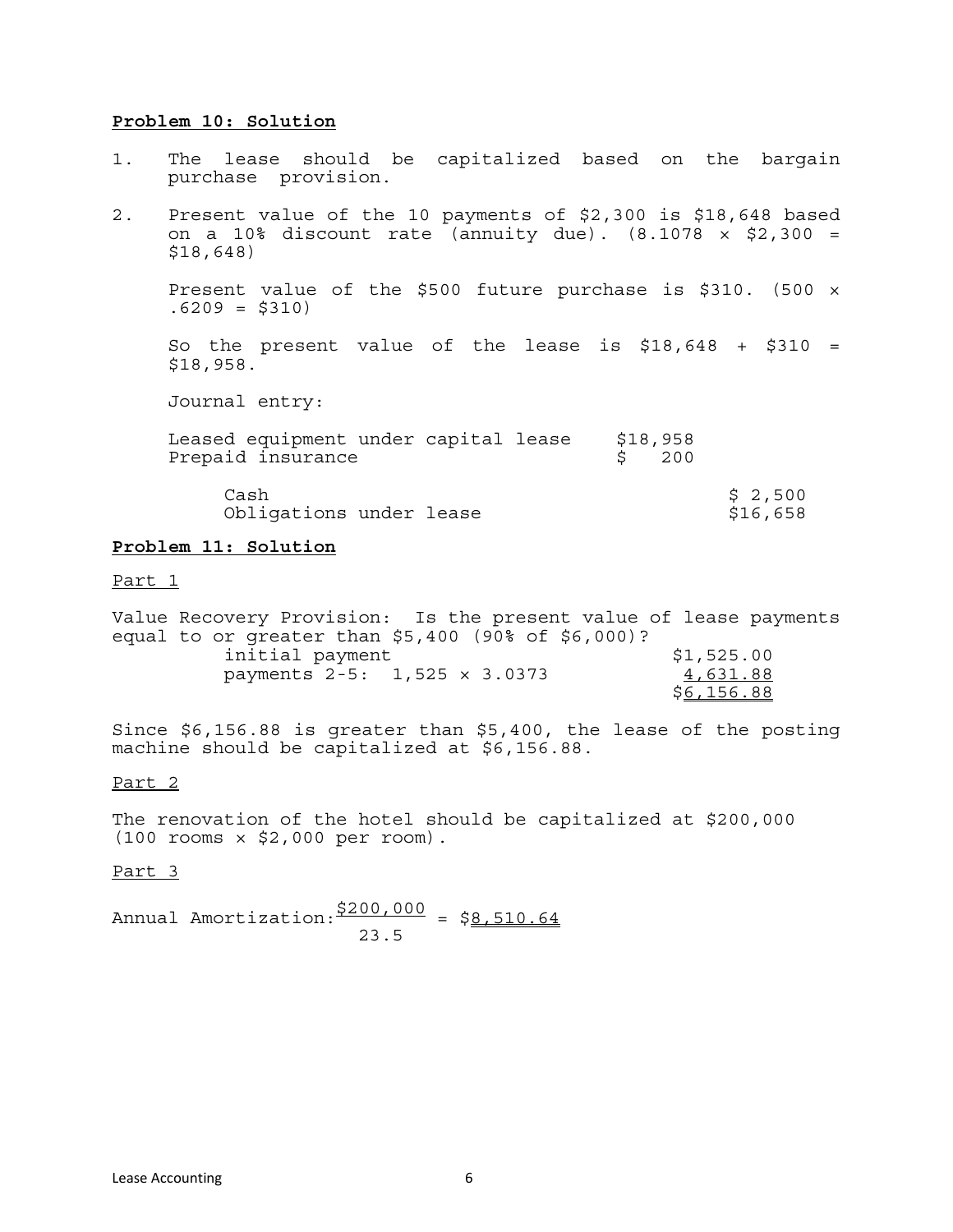#### **Problem 12: Solution**

#### Part 1

Value Recovery Provision: P.V. of lease payments = fair market value x .9

Since 4,604.80\* is greater than 4,050\*\*, the owner is wrong in his belief.

 $*$1,000 + $1,000(3.6048) = $4,604.80$  $**$ (\$4,500)(.9) = \$4,050

#### Part 2

The present value of the lease payment stream is \$4,604.80.

#### Part 3

| Leased equipment under capital lease | \$4,604.80 |
|--------------------------------------|------------|
| Cash                                 | \$1,000.00 |
| Obligation under capital lease       | 3,604.80   |

#### Part 4

Interest for 20X1:  $3,604.80 \times .12 = $432.58$ 

#### Part 5

| Lease payments 2-5             | \$5,000.00        |
|--------------------------------|-------------------|
| Obligation under capital lease | 3,604.80          |
| Total interest (20X1-20X5)     | <u>\$1,395.20</u> |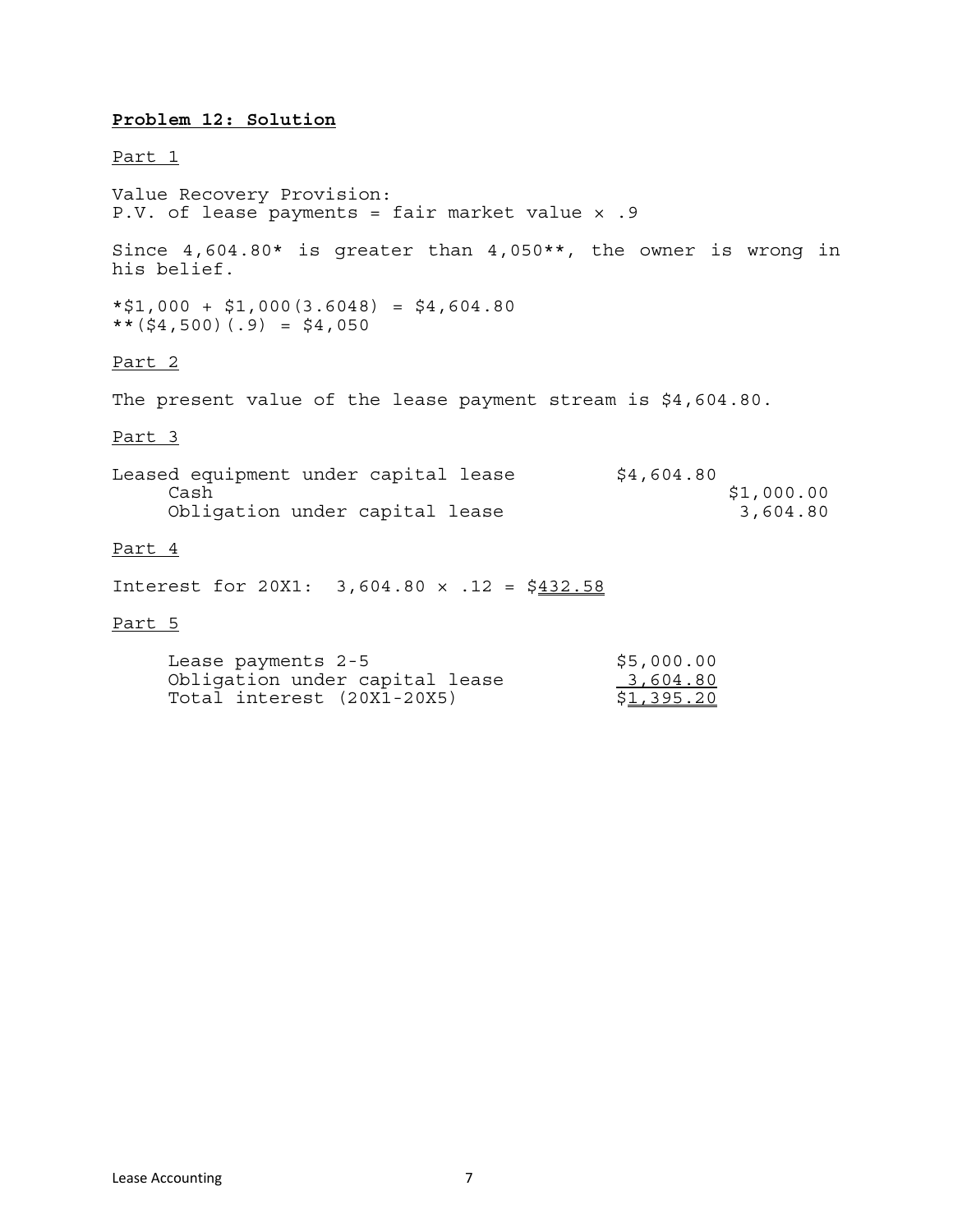#### **Problem 13: Solution**

| $1$ . | fair market value:     |               | Compare the present value of lease payments to 90% of the |                      |  |  |
|-------|------------------------|---------------|-----------------------------------------------------------|----------------------|--|--|
|       | Payment                | Payment       |                                                           | PV of                |  |  |
|       | Number                 | Net of Maint. |                                                           | Payment              |  |  |
|       | 1                      | \$5,300       | \$5,170.73                                                |                      |  |  |
|       | $\overline{c}$         | 5,300         |                                                           | 5,044.62             |  |  |
|       | 3                      | 5,300         |                                                           | 4,921.58             |  |  |
|       | $\ensuremath{4}$       | 5,300         |                                                           | 4,801.54             |  |  |
|       | 5                      | 5,300         |                                                           | 4,684.43             |  |  |
|       | $\overline{6}$         | 5,300         |                                                           | 4,570.17             |  |  |
|       | $\boldsymbol{7}$       | 5,300         |                                                           | 4,458.71             |  |  |
|       | 8                      | 5,300         |                                                           | 4,349.96             |  |  |
|       | 9                      | 5,300         |                                                           | 4,243.86             |  |  |
|       | 10                     | 5,300         |                                                           | 4,140.35             |  |  |
|       | 11                     | 5,300         |                                                           | 4,039.37             |  |  |
|       | 12                     | 5,300         |                                                           | 3,940.85             |  |  |
|       | 13                     | 5,300         |                                                           | 3,844.73             |  |  |
|       | 14                     | 5,300         |                                                           | 3,750.95             |  |  |
|       | 15                     | 5,300         |                                                           | 3,659.47             |  |  |
|       | 16                     | 5,300         |                                                           | 3,570.21             |  |  |
|       | 17                     | 5,300         |                                                           | 3,483.13             |  |  |
|       | 18                     | 5,300         |                                                           | 3,398.18<br>3,315.30 |  |  |
|       | 19                     | 5,300         |                                                           |                      |  |  |
|       | 20                     | 5,300         |                                                           | 3,234.44             |  |  |
|       | <b>RVG</b>             | 4,000         |                                                           | 2,441.08             |  |  |
|       |                        |               |                                                           | \$85,063.64          |  |  |
|       | The lease<br>\$67,500. |               | should be capitalized since \$85,063.64 exceeds           |                      |  |  |
| 2.    | Leased equipment       |               |                                                           | \$85,063.64          |  |  |

Obligations under capital lease  $$85,063.64$ 

To record capitalization of leased computer system.

| 3. Journal entry to record the second payment: |                      |
|------------------------------------------------|----------------------|
| Maintenance expense<br>Interest expense        | \$200.00<br>2,047.26 |
| Obligations under capital lease                | 3,252.74             |

Cash  $\frac{1}{5,500.00}$ Determination of interest expense: Interest rate for the quarter × obligations under capital lease for quarter Obligation at  $1/1/X1$  \$85,063.64 Reduction at 3/31/X1: Payment net of maint.  $$5,300.00$ Interest for quarter 2,126.59 3,173.41 Obligation at  $3/31/X1$  81,890.23 Interest for the quarter: \$81,890.23 × .025 = \$2,047.26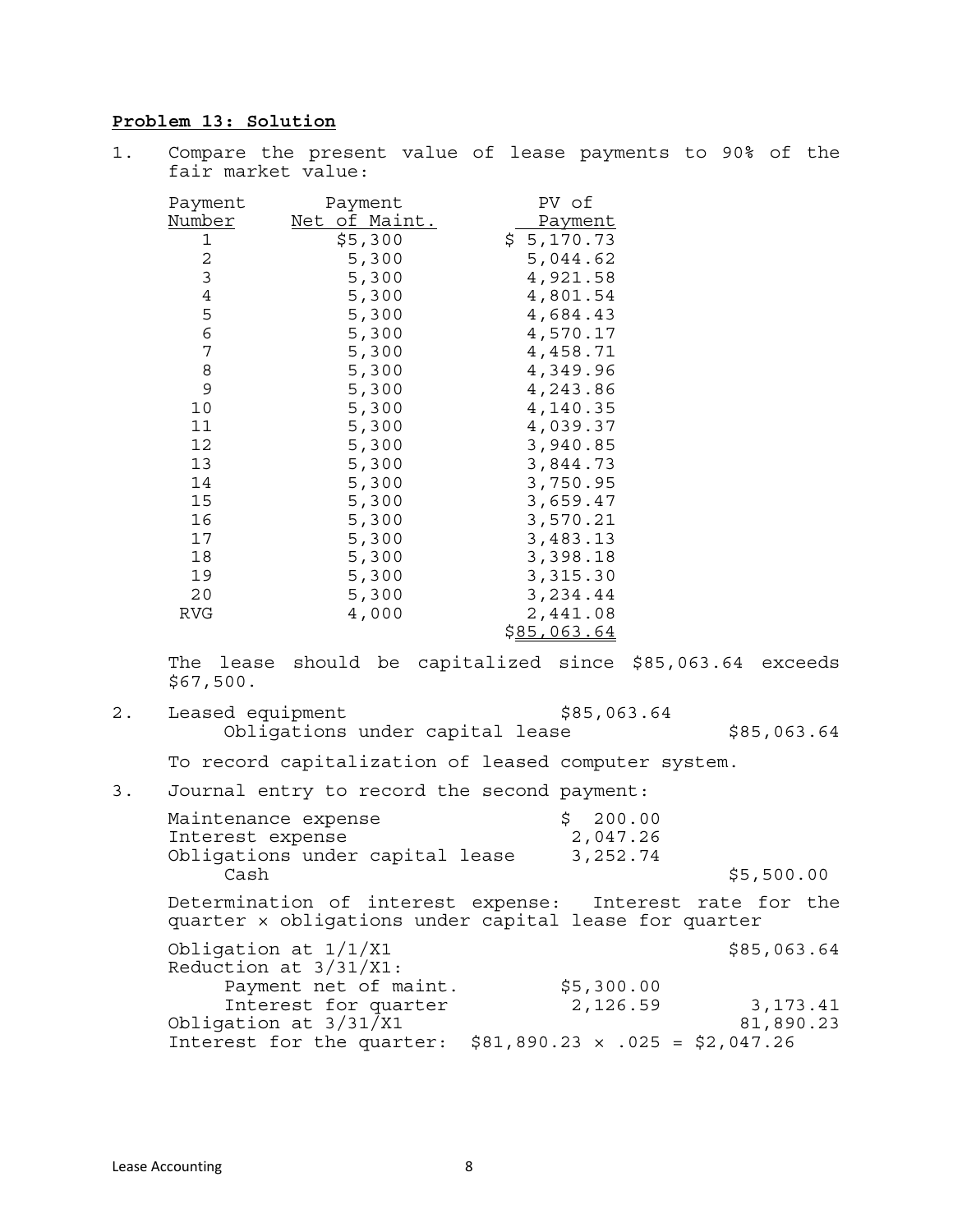## **Problem 14: Solution**

#### Part 1

|        | Initial payment<br>Future payments (4) (10,000 x 3.2397)<br>Residual value guarantee $(5,000 \times .6499)$ | \$10,000.00<br>32,397.00<br>3, 249.50 |                               |
|--------|-------------------------------------------------------------------------------------------------------------|---------------------------------------|-------------------------------|
|        | Total                                                                                                       |                                       | \$45,646.50                   |
| Part 2 |                                                                                                             |                                       |                               |
|        | Leased equipment<br>Cash<br>Obligations under capital lease                                                 | \$45,646.00                           | \$10,000.00<br>35,646.50      |
| Part 3 |                                                                                                             |                                       |                               |
|        | Obligations under capital lease<br>Interest expense<br>Cash                                                 | \$6,791.81<br>3,208.19                | \$10,000.00                   |
|        | Problem 15: Solution                                                                                        |                                       |                               |
| Part 1 |                                                                                                             |                                       |                               |
|        | Initial payment<br>Less: maintenance costs                                                                  |                                       | \$35,000<br>(5,000)<br>30,000 |
|        | Future net lease payments $( $30,000 \times 3.1699)$                                                        |                                       | 95,097                        |
|        | Residual guarantee $($10,000 \times .6209)$                                                                 |                                       | 6,209                         |

Total \$131,306

#### Part 2

\$131,306 > 140,000 (.9)

Yes. The present value of lease payments exceeds 90% of the system's fair market value.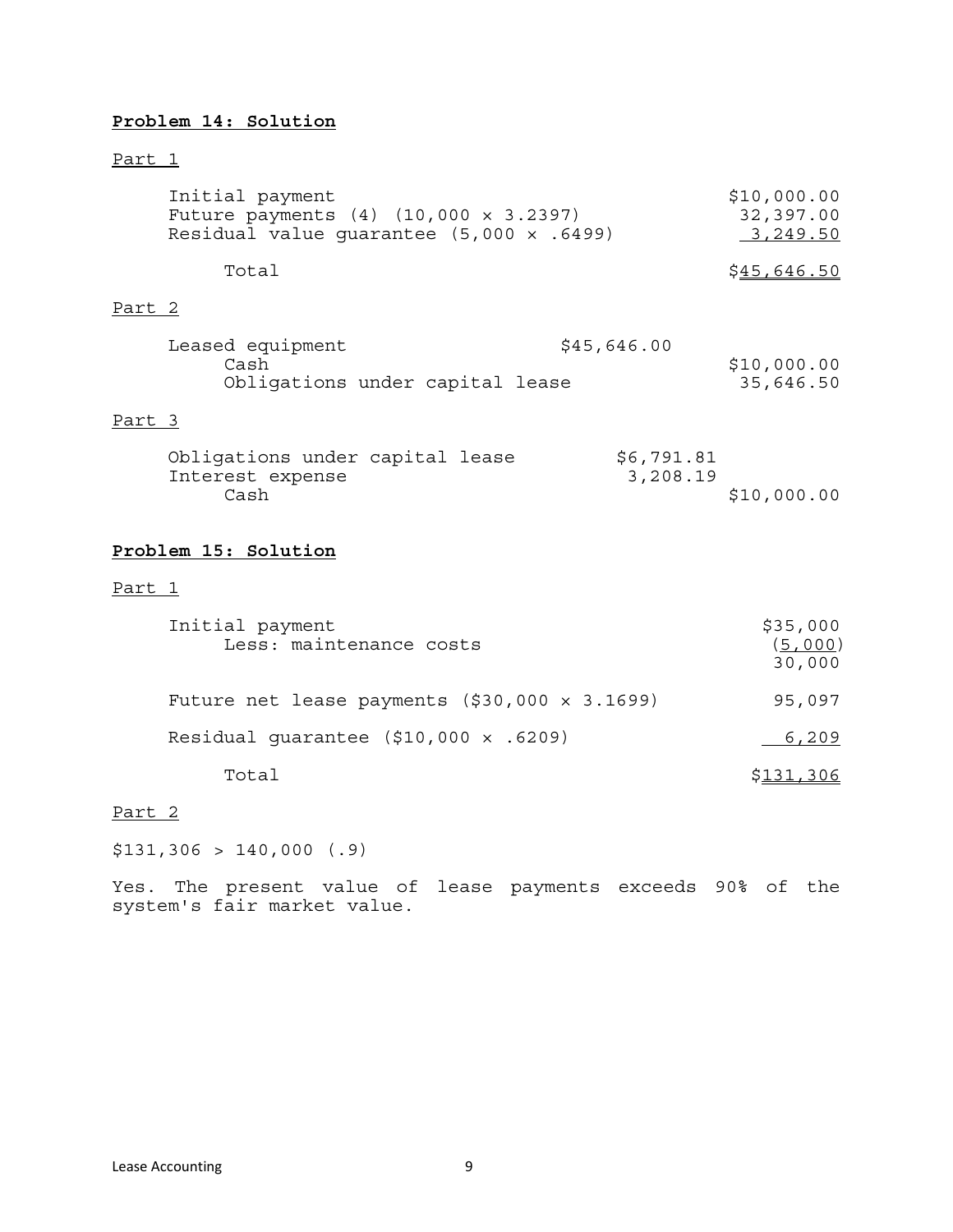# **Problem 16: Solution**

# Part 1

Present Value of Lease Payments:

|        | Initial payment (net)<br>Future payments (net) $(47,000 \times 3.1699)$                                  |                                                   | \$47,000<br>148,985         |
|--------|----------------------------------------------------------------------------------------------------------|---------------------------------------------------|-----------------------------|
|        |                                                                                                          |                                                   | \$ <u>195,985</u>           |
|        | Leased equipment<br>Prepaid maintenance<br>Prepaid insurance<br>Cash<br>Obligations under capital leases | \$195,985<br>10,000<br>3,000                      | \$60,000<br>\$148,985       |
| Part 2 |                                                                                                          |                                                   |                             |
|        | Obligations under capital leases<br>Interest expense<br>Prepaid maintenance<br>Prepaid insurance<br>Cash | \$32,101.50<br>14,898.50<br>10,000.00<br>3,000.00 | \$60,000                    |
| Part 3 |                                                                                                          |                                                   |                             |
|        | Total payments net of maintenance<br>and insurance $(47,000 \times 5)$<br>Capitalized leased equipment   |                                                   | \$235,000<br><u>195,985</u> |
|        | Total interest                                                                                           |                                                   | \$39,015                    |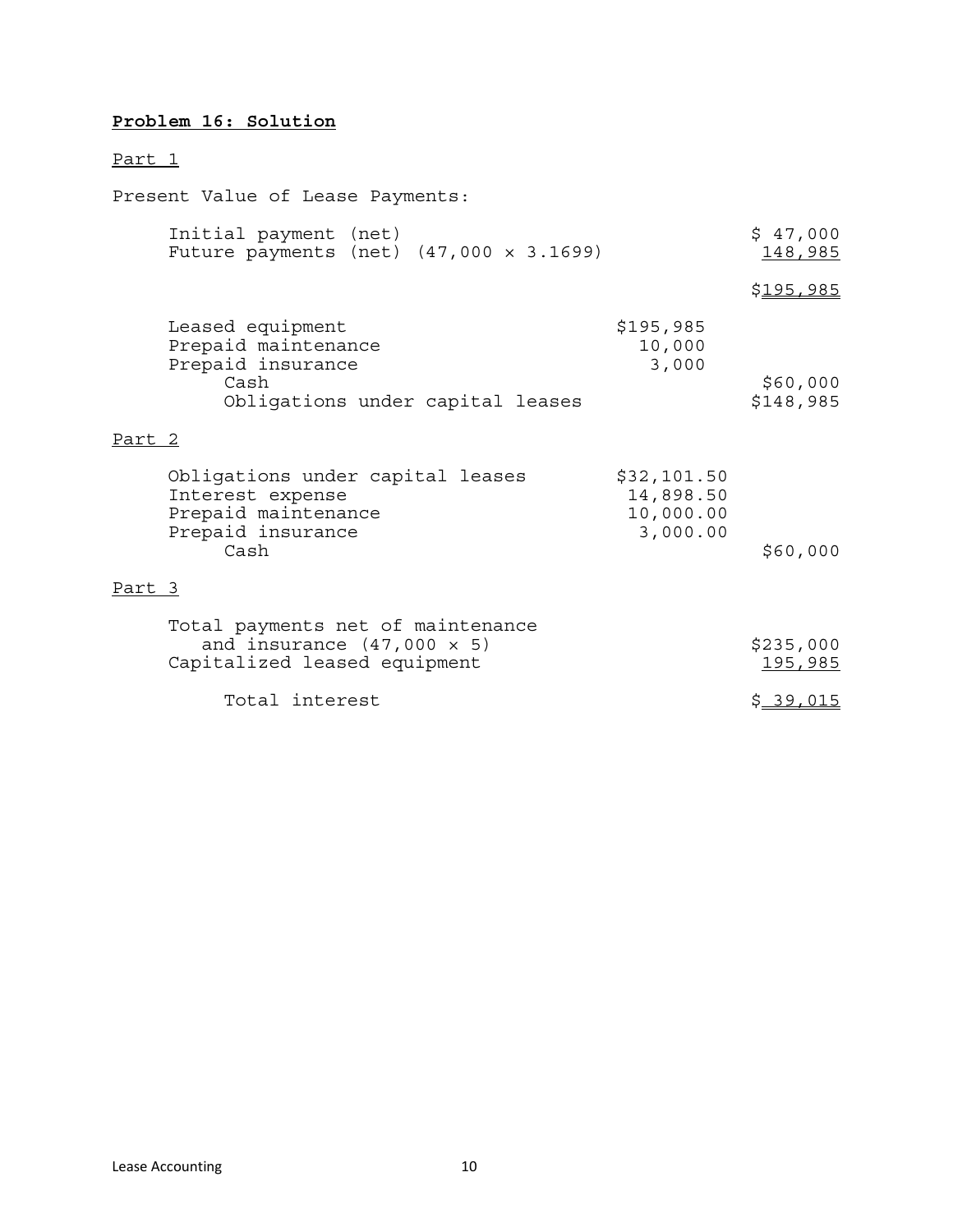## **Problem 17: Solution**

#### Part 1

| Initial lease payment (net)<br>Future net base payments $(9,500 \times 9.3936)$<br>Residual value quaranteed $(10,000 \times .5051)$ | 9,500<br>89,239<br>5,051 |                |                      |
|--------------------------------------------------------------------------------------------------------------------------------------|--------------------------|----------------|----------------------|
| Total                                                                                                                                |                          |                | <u>\$103,790</u>     |
| Prepaid expense<br>Leased equipment<br>Cash<br>Obligation under capital leases                                                       | S.                       | 500<br>103,790 | \$10,000<br>\$94,290 |

#### Part 2

| Date of<br>Payment                                                                                                                                                             | Annual<br>Lease<br>Payment                                                                                                                    | Interest<br><b>Expense</b>                                                                                                        | Reduction<br>in<br><b>Liability</b>                                                                                                                        | Balance of<br>Liability<br>Account                                                                                                      |
|--------------------------------------------------------------------------------------------------------------------------------------------------------------------------------|-----------------------------------------------------------------------------------------------------------------------------------------------|-----------------------------------------------------------------------------------------------------------------------------------|------------------------------------------------------------------------------------------------------------------------------------------------------------|-----------------------------------------------------------------------------------------------------------------------------------------|
| Capitalization of lease<br>1/1/X3<br>7/1/X3<br>1/1/X4<br>7/1/X4<br>1/1/X5<br>7/1/X5<br>1/1/X6<br>7/1/X6<br>1/1/X7<br>7/1/X7<br>1/1/X8<br>7/1/X8<br>1/1/X9<br>7/1/X9<br>12/31/9 | 9,500<br>\$<br>9,500<br>9,500<br>9,500<br>9,500<br>9,500<br>9,500<br>9,500<br>9,500<br>9,500<br>9,500<br>9,500<br>9,500<br>9,500<br>$10,000*$ | \$<br>0<br>4,715<br>4,475<br>4,224<br>3,960<br>3,683<br>3,392<br>3,087<br>2,766<br>2,430<br>2,076<br>1,705<br>1,315<br>906<br>476 | \$103,790<br>\$<br>9,500<br>4,785<br>5,025<br>5,276<br>5,540<br>5,817<br>6,108<br>6,413<br>6,734<br>7,070<br>7,424<br>7,795<br>8,185<br>8,594<br>$9,525**$ | 94,290<br>89,505<br>84,480<br>79,204<br>73,664<br>67,847<br>61,739<br>55,326<br>48,593<br>41,522<br>34,098<br>26,303<br>18,119<br>9,525 |
|                                                                                                                                                                                | \$143,000                                                                                                                                     | <u>\$39,211</u>                                                                                                                   | <u>\$103,790</u>                                                                                                                                           |                                                                                                                                         |

\*Assumes residual guarantee of \$10,000 will be paid. \*\*Minor difference of \$1 due to rounding.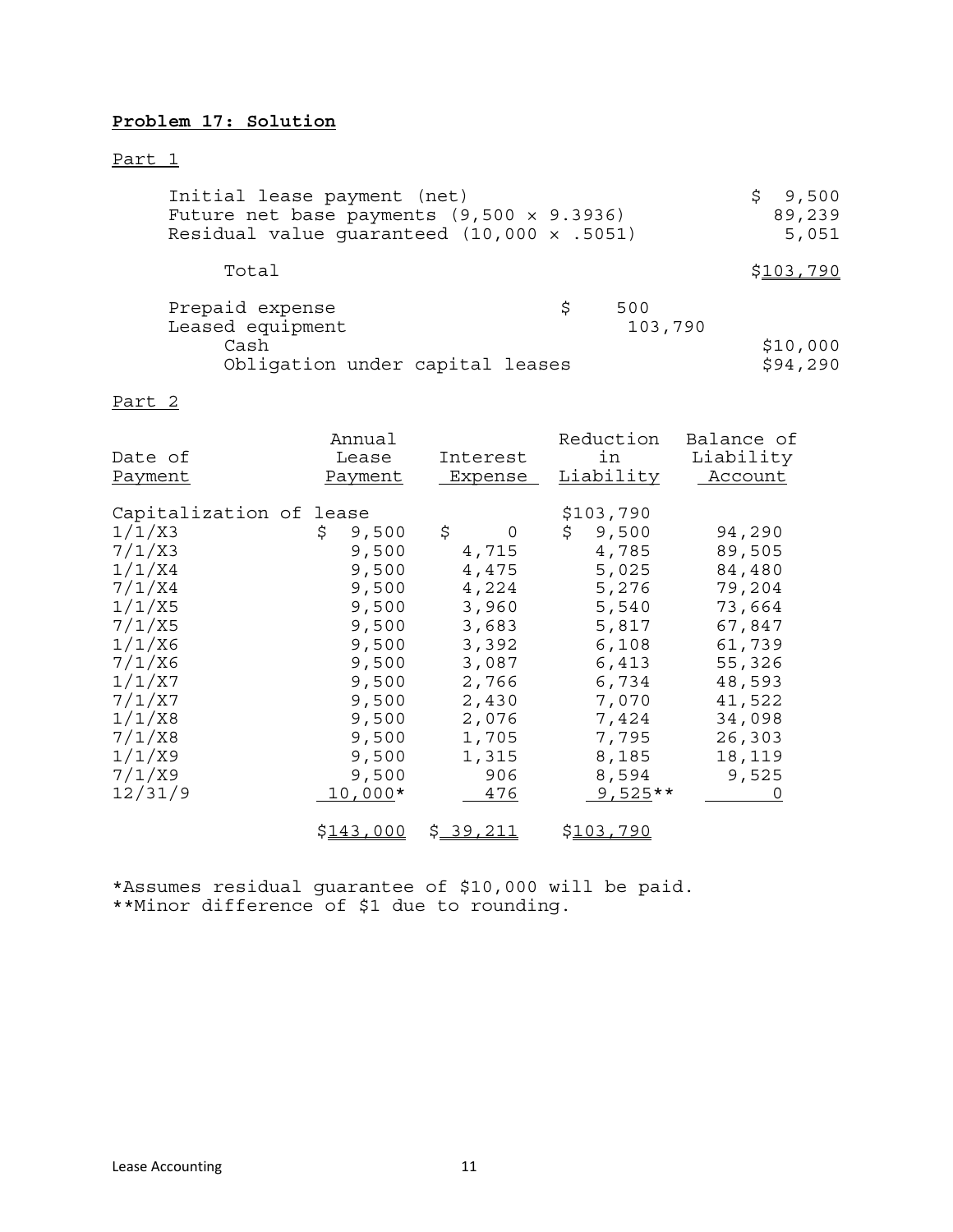#### **Problem 18: Solution**

Part 1

| 1.     |  | Return on Fixed Assets =          | Net Income                                                    |  |  |
|--------|--|-----------------------------------|---------------------------------------------------------------|--|--|
|        |  |                                   | Average Fixed Assets                                          |  |  |
|        |  | Return on Fixed Assets =          | $$550,000 = 9.32$<br>\$5,900,000                              |  |  |
| $2$ .  |  | Return on Total Assets =          | Net Income<br>Average Total Assets                            |  |  |
|        |  | Return on Total Assets =          | $$550,000 = 8.30$<br>\$6,625,000                              |  |  |
| 3.     |  |                                   | EBIT<br>Number of Times Interest Earned =<br>Interest Expense |  |  |
|        |  | Number of Times Interest Earned = | $\frac{$1,595,000}{$2.55}$ times<br>\$625,000                 |  |  |
| Part 2 |  |                                   |                                                               |  |  |

<u>rait z</u>

Return on Fixed Assets = 
$$
\frac{$550,000}{$6,325,000}
$$
 =  $\frac{8.70}{$}$   
Return on Total Assets =  $\frac{$550,000}{$7,050,000}$  =  $\frac{7.80}{$}$ 

Number of Times Interest Earned = 
$$
\frac{1,695,000}{725,000} = \frac{2.34}{100}
$$
 times

#### Part 3

Based on the above calculations, the noncapitalization results in higher ratios than if the lease had been capitalized. Therefore, this would generally be considered to be a wise decision, everything else being the same.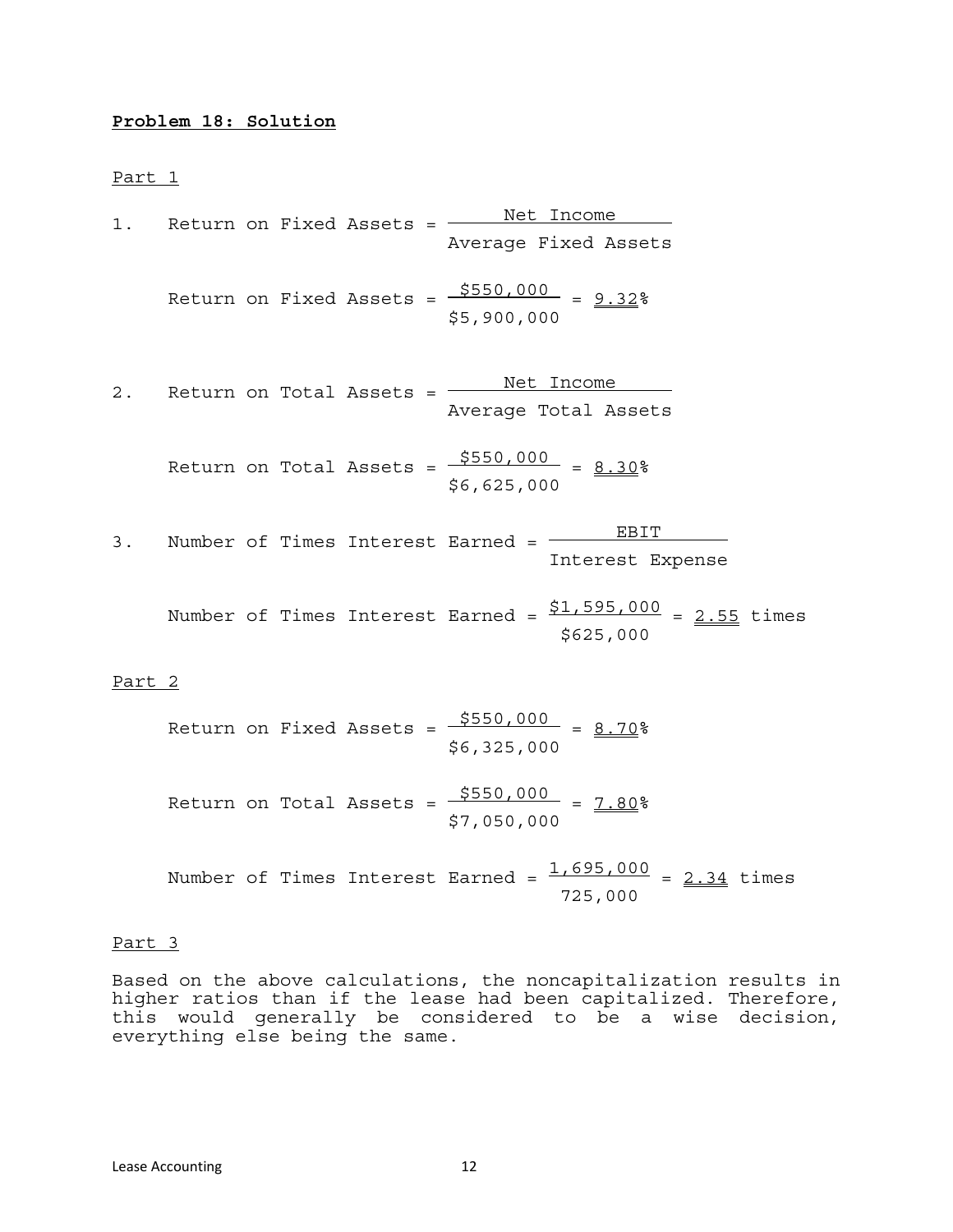#### **Problem 19: Solution**

1. East Coast's balance sheet after acquisition: Total Assets \$8,000,000 Debt \$5,500,000<br>Equity \$2,500,000 Equity \$2,500,000<br>Total Claims \$8,000,000 2. West Bank's balance sheet (operating lease): Total Assets \$5,000,000 Debt \$2,500,000<br>Equity \$2,500,000 Total Claims \$5,000,000 3. West Bank's balance sheet (capitalized lease): Total Assets \$8,000,000 Debt \$5,500,000<br>Equity \$2,500,000 \$<u>2,500,000</u><br>\$<u>8,000,000</u> Total Claims 4. Debt-equity ratio: East Coast's debt-equity ratio =  $$5,500,000 / $2,500,000 = 2.20$ West Bank's debt-equity ratio: operating lease =  $$2,500,000 / $2,500,000 = 1.00$ capital lease =  $$5,500,000 / $2,500,000 = 2.20$ 

5. Return on assets and return on equity:

|                | Return on Assets | Return on Equity |
|----------------|------------------|------------------|
|                |                  |                  |
| East Coast     | 1 0 %            | 32%              |
| West Bank(OL)  | 16%              | 32%              |
| West Bank (CL) | 1 0 %            | 32%              |